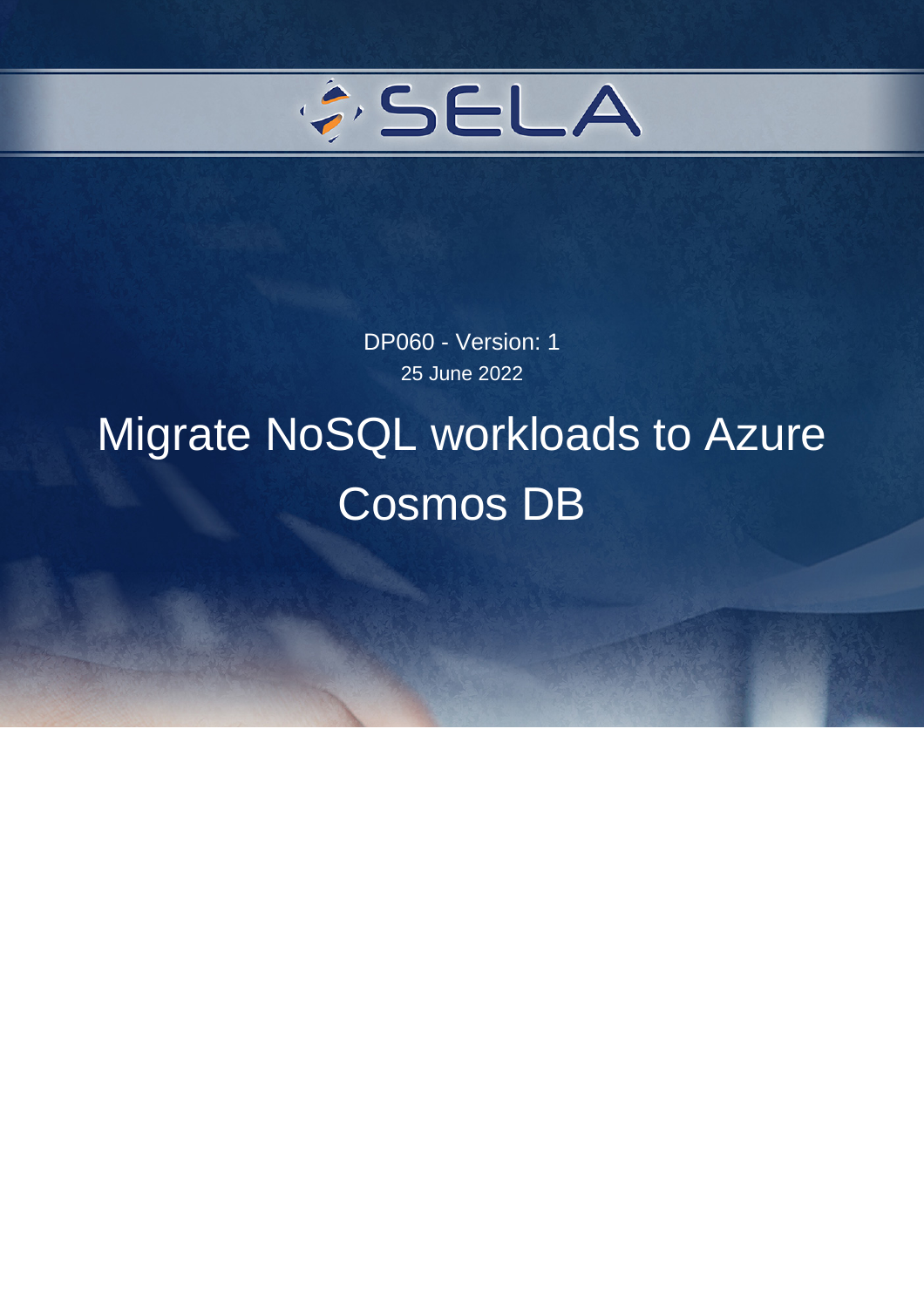

# Migrate NoSQL workloads to Azure Cosmos DB

DP060 - Version: 1

# **1 days Course**

#### Description: Ĩ

This course will teach the students what is Cosmos DB and how you can migrate MongoDB and Cassandra workloads to Cosmos DB.

#### Intended audience: Ï

The primary audience for this course is database developers who plan to migrate their MongoDB or Cassandra DB workloads to Azure using Cosmos DB.

#### Prerequisites: L,

The fundamental concepts of partitioning, replication, and resource governance for building and configuring scalable NoSQL applications that are agnostic of Cosmos DB API.

Experience with Azure, such as deploying and managing resources

#### Objectives: Ĭ

Building Globally Distributed Applications with Cosmos DB Migrate MongoDB Workloads to Cosmos DB Migrate Cassandra DB Workloads to Cosmos DB

#### Topics: J.

Module 1: Building Globally Distributed Applications with Cosmos DB

- Cosmos DB overview
- Cosmos DB APIs